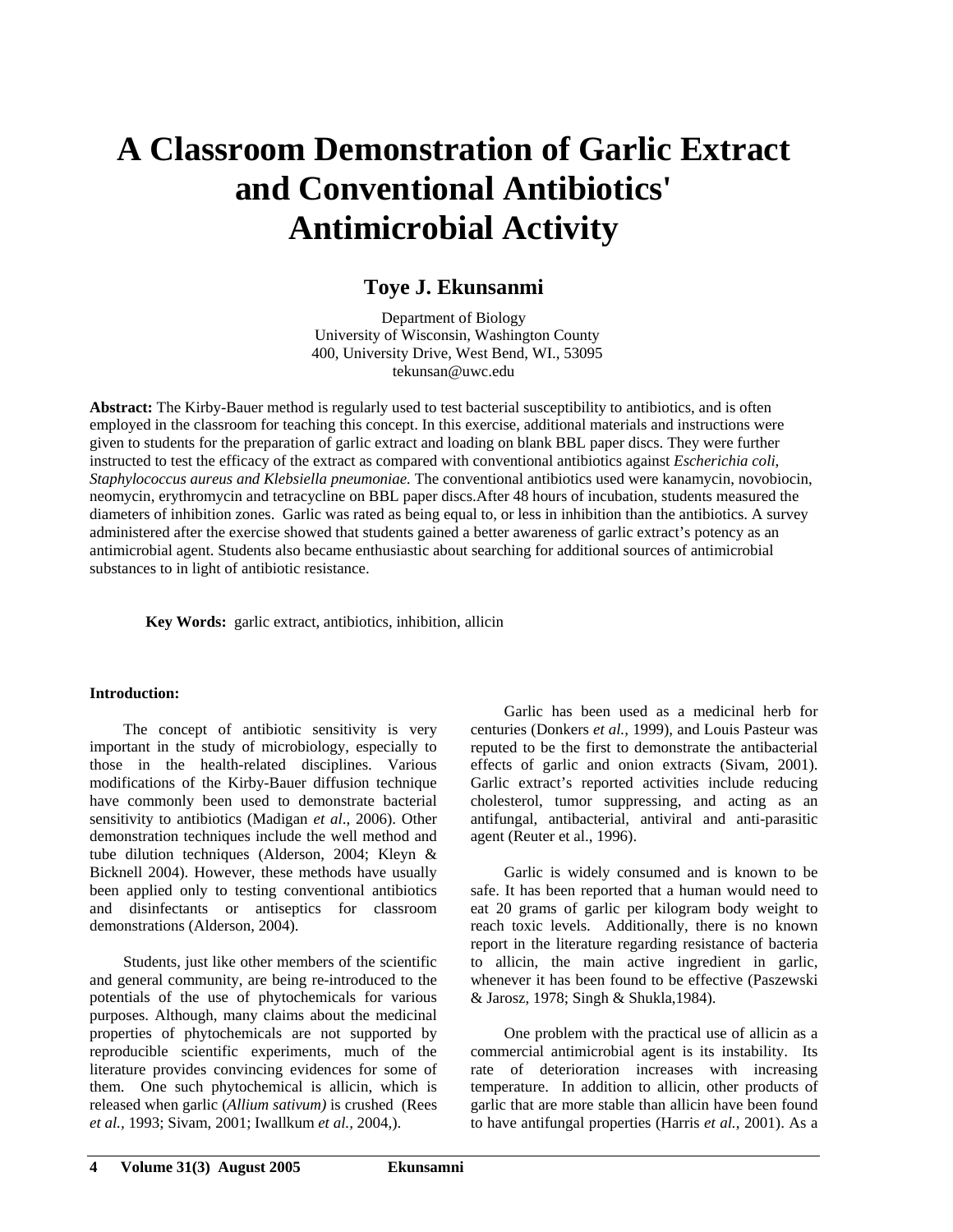wide spectrum antimicrobial agent, one concern is that garlic could be detrimental to beneficial gut bacteria. However, no reports of negative effects on gut bacteria occur in the literature (Dankert *et al.,* 1979).

In this laboratory exercise, students received additional materials and instructions to include garlic extract as one of the antimicrobial substances being tested as outlined below under "*Materials and Methods*". This is in addition to the instructions in their lab manual (Kleyn & Bicknell, 2004). The goal of this exercise was to supplement standard antibiotic testing by including a natural product whose source is familiar to students.

This exercise may help students to develop an appreciation for the potential for new antibiotic discovery in the future and from diverse sources. Furthermore, this exercise may aid botany students to realize the importance of plant products to humans, as well as the concepts and uses of plant secondary metabolites.

#### **Materials and Methods**

#### *Preliminary Class Discussion*

Prior to this exercise, students were assigned readings and class discussions on antimicrobial agents, including antibiotics. In addition, a class discussion was generated by supplying students with additional reading materials about Fleming's discovery of penicillin and other materials related to the early discovery of phytochemicals (Prescott *et al.*, 2002; Madigan *et al.,* 2006)

#### *Materials for the whole class*

*(Estimated class size of 24 students)*

- Kitchen blender
- Sterile paper discs ¼" BBL (about 100)
- Balance
- Five average-sized garlic bulbs

#### *Materials per students group*

Students worked in groups of three or four. Each group was provided with the following:

- Ampoules of antibiotic discs of kanamycin, novobiocin, neomycin, erythromycin, tetracycline.
- **Balance**
- Forceps (one per student)
- Filter paper and funnel (previously sterilized by autoclaving)
- Agar plates of Mueller-Hinton medium (*5 per group*)
- Sterile swabs (one per student)
- Sterile Erlenmeyer flasks (250ml)
- Twenty four hour old cultures (in Tryptic Soy Broth) of *Escherichia coli, Staphylococcus aureus* and *Klebsiella pneumonia* (One set per group)
- Bunsen burner and lighter.

#### *Preparation of garlic extract paper discs*

Instructions on the preparation of garlic extract discs were provided for each student. Student volunteers from the groups prepared the extract based on the following procedure:

- Blend 10 grams of garlic cloves in 100ml of sterile de-ionized water at high speed for one minute.
- Strain the slurry through sterile cheesecloth, and then filter through sterile filter paper into a sterile 250ml Erlenmeyer flask.
- Pipette about 15ml into a sterile Petri-dish
- Use a sterile forceps to dip paper discs into the extract and allow for brief drain age on sterile filter paper.

#### *Plate inoculation, antibiotics and garlic extract application*

 Each group member was given the opportunity to inoculate a different bacterial species to a Mueller-Hinton agar plate. Plates were seeded using sterile BBL cotton swabs. The tips of swabs were dipped into 24 hour-old cultures of each species and spread over the surface of the agar plate. After a demonstration, each group member used the BBL multi-disc dispenser to apply discs of the different antibiotics from the ampoules onto the seeded plates. (Where a dispenser is not available, discs may either be ejected directly from each ampoule, or may be pushed out using a dissecting needle or any other pointed instrument). The plates were placed in a refrigerator for about 10 minutes after the application of the antibiotic discs to facilitate the diffusion of the antibiotics into the medium while bacterial growth is delayed.

 The students then prepared the garlic extract disc as described above and placed it at the center of the plate with the conventional antibiotic discs. The plates were then incubated at  $35^{\circ}$ C until the following class meeting (approximately 48-hours). Thereafter, students measured the zones of inhibition with a ruler and recorded their measurements. For each antibiotic or garlic extract discs, class averages of inhibition diameter were calculated for each species. They then compared the inhibition zones of the garlic extract with those of the other antibiotics used.

#### **Results**

 The table on the following page represents the results of student measurements of the inhibition zones.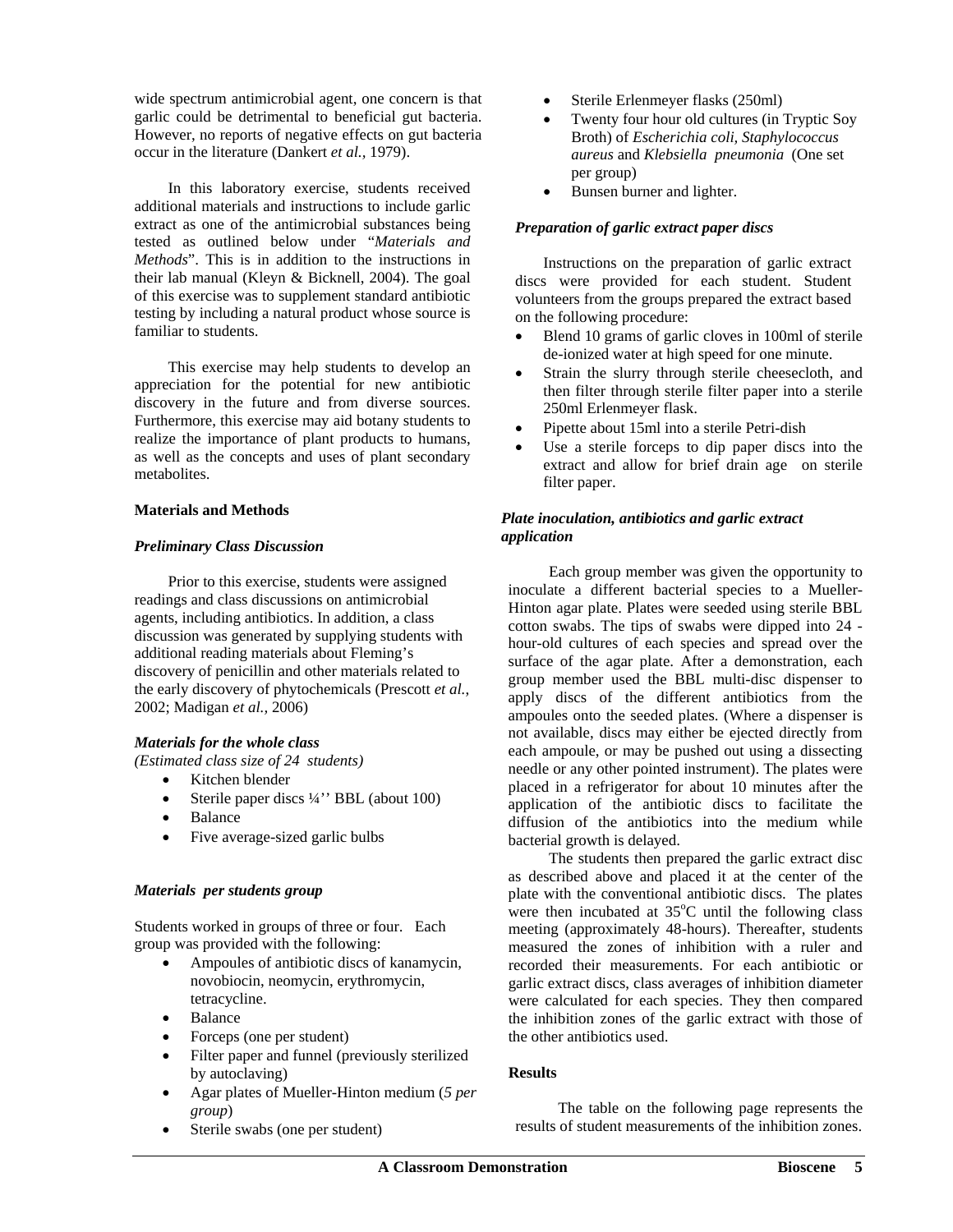# CLASS AVERAGES OF DIAMETER OF INHIBITION ZONES BY GARLIC EXTRACTS

|                |              |           |          |            |              | Garlic  |  |
|----------------|--------------|-----------|----------|------------|--------------|---------|--|
|                | Erythromycin | Kanamycin | Neomycin | Novobiocin | Tetracycline | Extract |  |
| Escherichia    |              |           |          |            |              |         |  |
| coli           | 11.0         | 19.0      | 19.0     | 14.0       | 23.5         | 17.0    |  |
| Klebsiella     |              |           |          |            |              |         |  |
| pneumoniae     | 8.6          | 20.0      | 16.6     | 13.0       | 17.6         | 12.6    |  |
| Staphylococcus |              |           |          |            |              |         |  |
| aureus         | 21.6         | 21.3      | 21.3     | 27.5       | 29.0         | 21.6    |  |

## AND CONVENTIONAL ANTIBIOTICS. (millimeters)

**Table 1.** Summary of class report for comparative zones of inhibition of bacterial growth by conventional antibiotics and garlic extract.

The photographs in **Figure 1. (a-c)** show sample plates of garlic extract inhibition (center) as compared to the inhibition of conventional antibiotics.



**Figure 1.** (a) *Escherichia coli*





**Figure 1.** (c) *Klebsiella pneumoniae*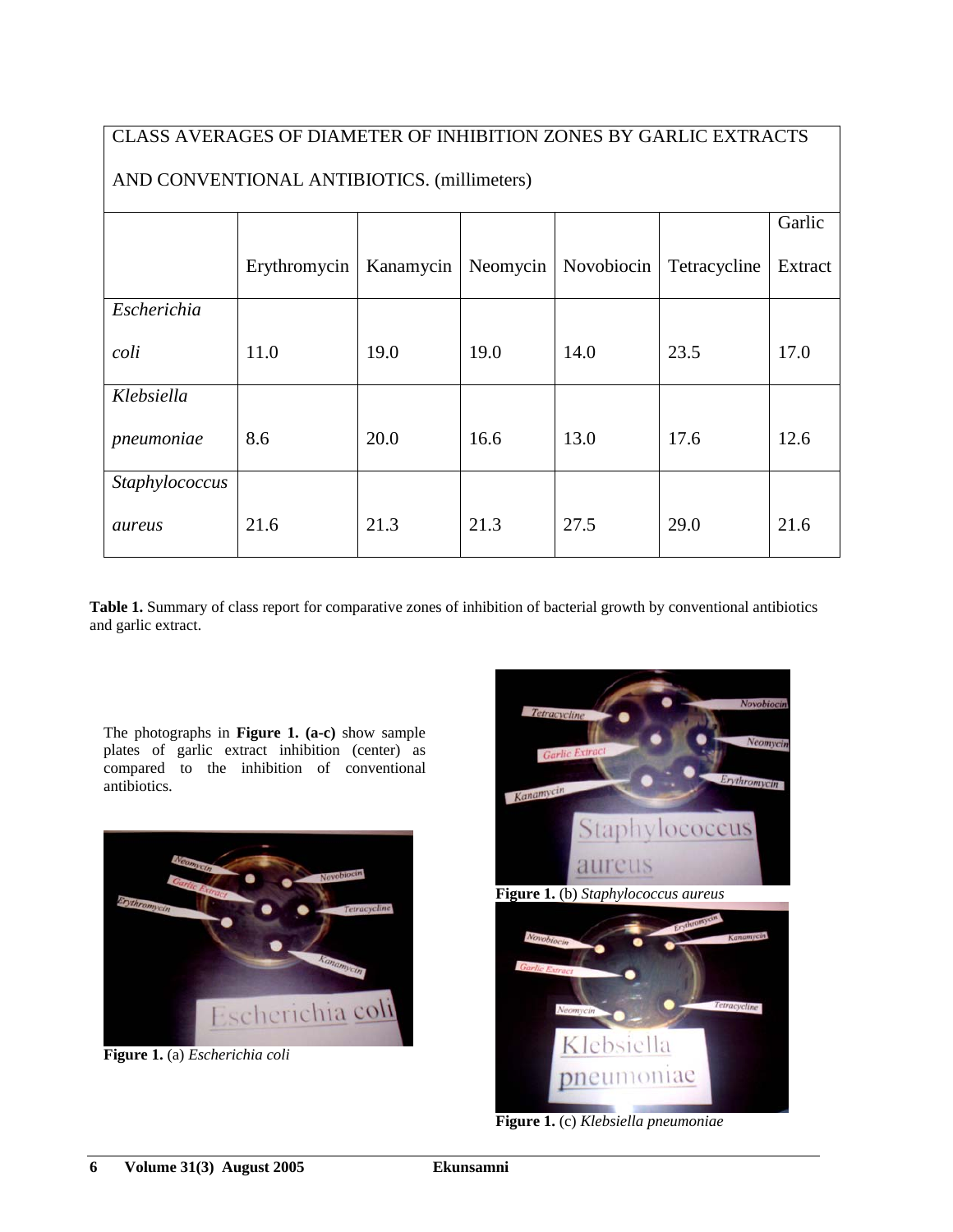#### **Evaluation Tool**

The tool for evaluation was designed to test the students' general awareness of antimicrobial phytochemicals before and after the exercise, making simple water extraction from plants, and concrete awareness of possibilities of using plant extracts for therapeutic purposes. An open ended question about their experience with the exercise allowed them to make comparison between garlic extract and the antibiotics and to freely make other comments about the exercise.

Other questions tested a variety of reactions from the students about the exercise in general and the concept of plants as source of antimicrobial agents.

 Students were also asked to indicate their future interest in searching for additional antimicrobial substances of plant origin.

The following evaluation questions were given to the students.

| Key:                                                                                                   |                     |
|--------------------------------------------------------------------------------------------------------|---------------------|
| $5 =$ Strongly agree;                                                                                  |                     |
| $4 = \text{Agree}$                                                                                     |                     |
| $3 = \text{Agree}$ with reservation                                                                    |                     |
| $2 = Disagree$                                                                                         |                     |
| $I =$ Strongly disagree                                                                                |                     |
| 1. After the exercise, I had acquired the skill of making extract from plants                          | [1] [2] [3] [4] [5] |
| 2. The possibility of obtaining medicine from plants became more apparent to me                        | [1] [2] [3] [4] [5] |
| 3. I am now more curious about other uses of plant extracts for medicinal purposes [1] [2] [3] [4] [5] |                     |
| 4. I think this is a useful supplement to the lab on antibiotics                                       | [1] [2] [3] [4] [5] |

#### **Result of Students' Responses**

 This exercise was first given during a previous year without data collection. However, the data below were collected from 30 students, in

Introductory Microbiology and Botany courses in the following year. The students were either first or second year nursing, science or liberal arts students.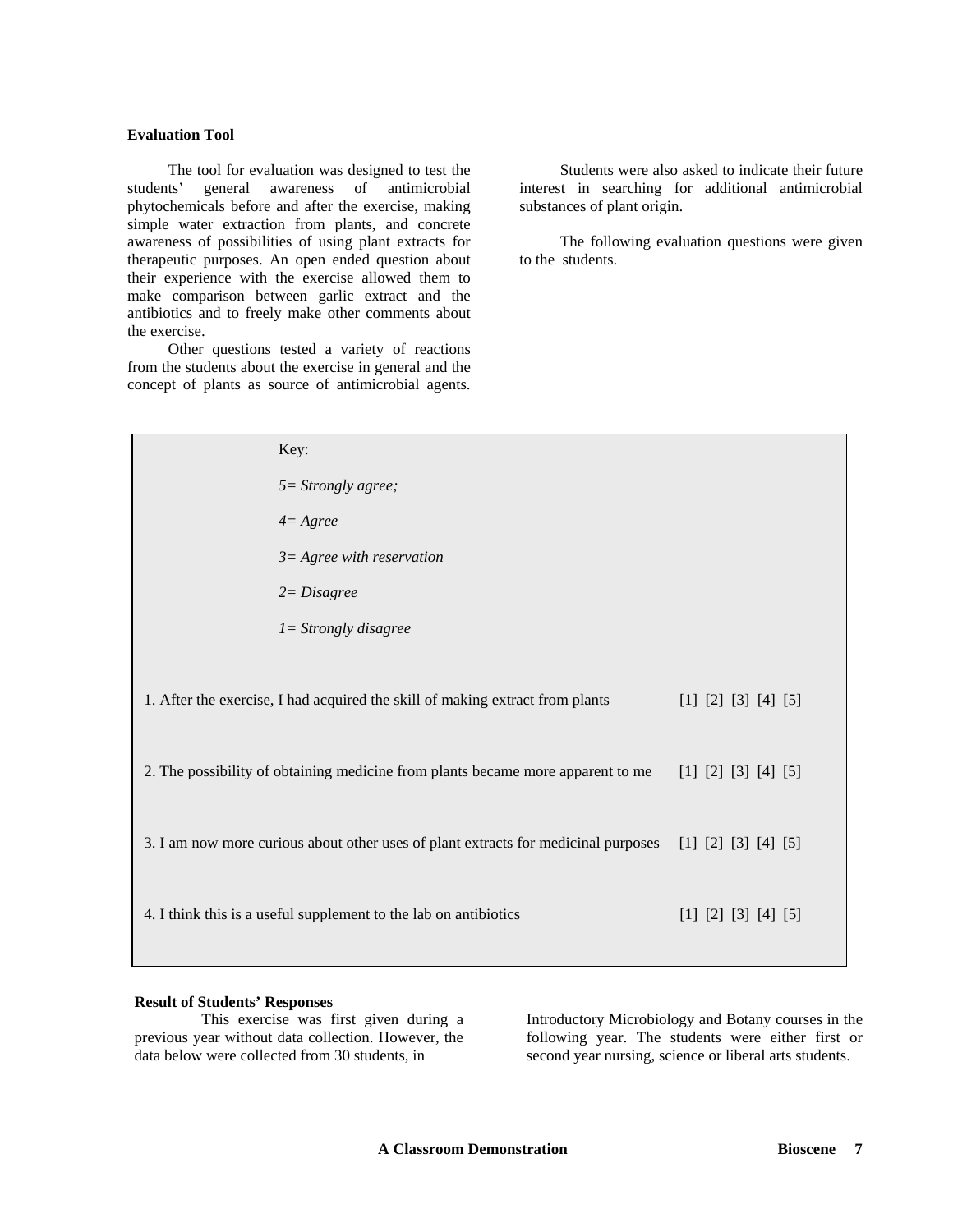| Question                                                     | Mean score | SD. |
|--------------------------------------------------------------|------------|-----|
| Acquired the skill of extraction                             | 3.1        | 2.4 |
| Possibility of more plant antimicrobial became more apparent | 4.2        | 0.4 |
| More curious about other medical uses of plant extracts      | 4.4        | 0.7 |
| Added exercise a useful supplement to existing one.          | 4.4        | 0.2 |

**Table 2.** Summary of students' response to the exercise on antimicrobial action of garlic extract

#### **verview of Students' Comments O**

Pre-lab, students were asked if they thought it was necessary to search for additional antimicrobial agents. All the students were positive about this. Reasons given include the need to use them to complement existing ones, and the widespread development of resistance to many of the existing antibiotics by pathogenic organisms.

After the results of the experiment had been read, students were asked what they considered their most significant learning experience in the exercise. Most of the responses showed that a practical demonstration of microbial inhibition by plants was their most significant learning experience. For example, one student commented that "*I had no idea you could make antibiotics from plants."* Other comments conveyed the same general idea. An interesting point of view of one student was that if plant antimicrobial substances were used in medicine and microorganisms acquired resistance to them, plants could "get overrun and killed" Some students also saw the opportunity for obtaining antimicrobial substances from plants that could help combat the prevalence of antibiotic resistance.

#### Note to Instructors

The part of this exercise involving the conv entional antibiotics is usually performed in most introductory Microbiology classes. The addition introduced here could enhance students' interest in the subject matter. The exercise could be extended to

many other plant extracts, with the precaution that the extraction method, as well as treatment of the extract before loading to the disc may differ considerably. For example, licorice root has been found to be effective only in moderate amounts against only *Staphylococcus aureus*, among the bacteria tested (Not reported as part of this exercise).

Also, fresh samples of garlic should be purchased for each experiment. This does not imply that g arlic samples could lose their allicin content, as long as they are not crushed, but this is a precautionary measure to ensure the success of the experiment. Moreover, garlic extract should be loaded on the blank paper discs as soon as possible after blending, since the active ingredient is well known to lose most of its potency with time after extraction, especially at higher temperatures. Commercially prepared blank discs should be used instead of using regular filter paper discs cut with a hole-puncher to carry the garlic extract. Based on preliminary trials, commercially prepared blank BBL discs worked better. Attention should be paid to the garlic to water ratio so that there is an adequate amount of the active ingredient. Sterile BBL discs of the same diameter, soaked in sterile distilled water could be included as a negative control in each plate.

microorganisms. This exercise is suitable for students of In troductory Microbiology who have acquired Emphasis should be placed on care in handling basic skills in handling microorganisms. It has also been used, mostly as a demonstration, for students of